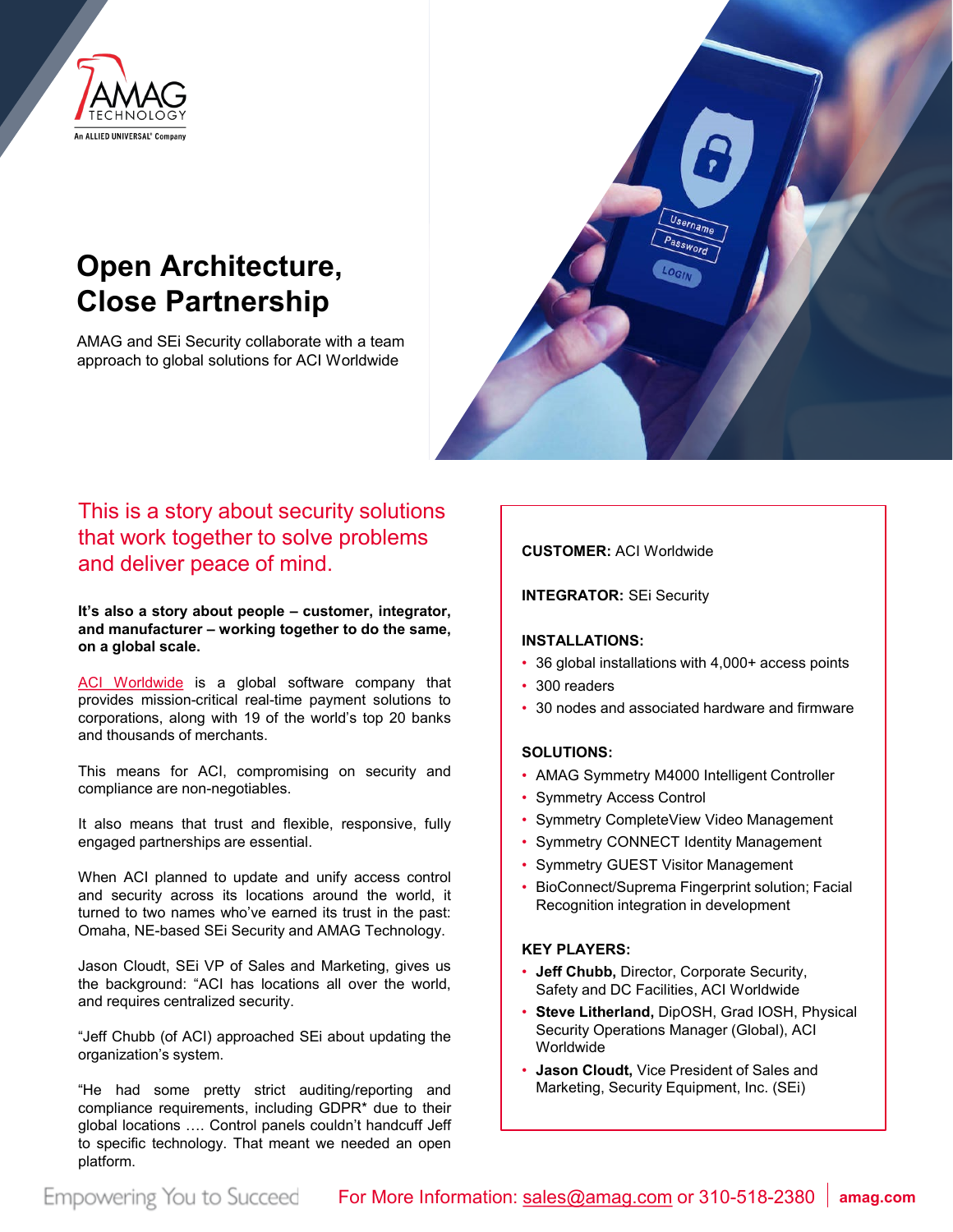



"We've been an AMAG dealer for over 25 years. So, we brought AMAG in as a partner and started looking at ways to serve ACI. AMAG's open architecture made a big difference, and now we're all working together to manage the deployment of ACI's AMAG' Symmetry System across the world."

ACI's Chubb had previous positive experience with both SEi and AMAG. "I was with a company that was a client of SEi and used AMAG Technology. Because of the relationship through that company, I was comfortable with them and there was a certain level of trust."

Chubb continues, "If we're going to have a relationship, I look for the long term rather than just buying a product; I look for what we're going to do in the future, what we're trying to accomplish, and I look for that partner to help us put that in place."

Compliance and audits are always top of mind, Chubb says. "Because of PCI, ISO, GDPR\*, and other standards, we're highly regulated and audited to a high standard."

Passing client audits is vital, too. "Every time an ACI client or prospective client does an audit or assessment of our physical security, they're bringing in people to look at our security, and that's a factor in them working with us."

Another major factor for ACI is data-management efficiency. From the start, ACI's Global Physical Security Operations Manager Steve Litherland stressed the importance of a single, integrated solution: one that could support everything from CCTV to automating Active Directory HR functions and other identity management, along with visitor management and GDPR-compliant access control. What's more, that single platform had to allow functionality to be added as needed – without adding platforms or databases.

The solution was AMAG's latest Symmetry M4000 Controller. Although it functions as a door controller, the M4000 opens a whole new world of streamlined security options.

When the project began, SEi had spec'd the M4000 and was just rolling it out. This timing turned out to be an advantage. ACI was able to contribute to the development of very specific M4000 features: features that now benefit other M4000 users worldwide. And ACI, SEi, and AMAG continue to work together on M4000 updates.

This collaborative spirit applies to other relationships – and continues off the clock, too. Chubb recalled the GSX Orlando show dinner with the CEOs of AMAG and Salient Systems (AMAG Technology Partner and Symmetry CompleteView VMS developer). Chubb asked about certain functionalities he saw in several other CCTV offerings, but said he didn't want to manage two different platforms to get those features. The CEOs listened, started planning right there at the table, and now AMAG and Salient have incorporated those functionalities into Symmetry CompleteView.

*"An advantage of going with AMAG is they listen to the customer. And they're willing to adapt to the needs of their customers versus just providing a 'stock' or one type of solution."*

*– Jeff Chubb, Director, Corporate Security, Safety and DC Facilities, ACI Worldwide*